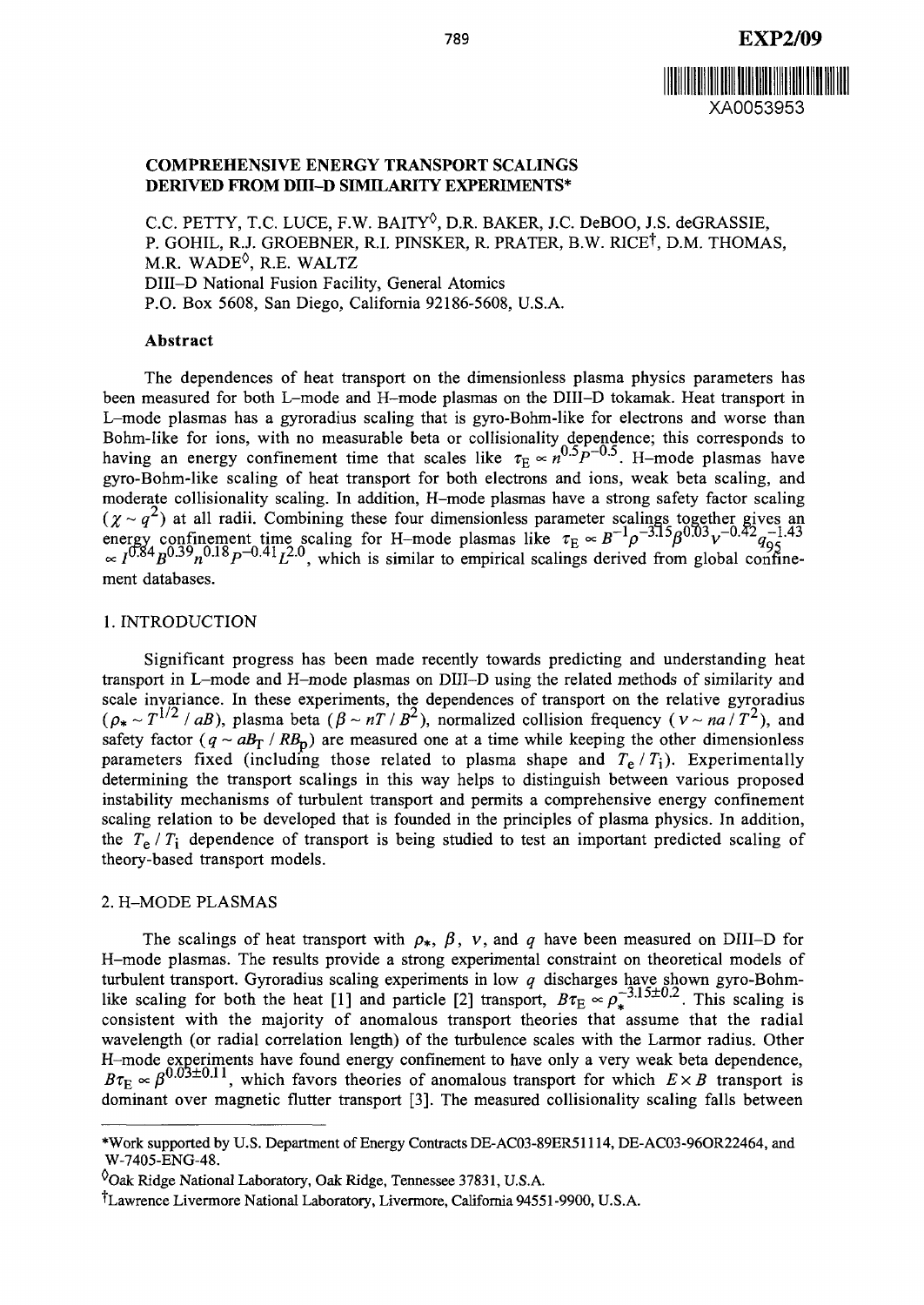those of the collisionless ion temperature gradient (ITG) and collisionless trapped electron modes and that of the resistive ballooning mode [4],  $B\tau_E \propto v^{-0.42 \pm 0.03}$ . The *v* scaling of the dissipative trapped electron and dissipative trapped ion modes was not observed.

Recent experiments on DIII-D have found a strong safety factor scaling of heat transport at all radii for H-mode plasmas [5]. In the first experiment, the safety factor was varied by a factor of 1.4 at fixed magnetic shear (see Fig. 1) while the other dimensionless parameters such as  $\rho_*$ ,  $\beta_s$ ,  $\nu_s$  and  $T_e/T_i$  were kept constant. The confinement time was found to scale like  $\tau_{\rm E} \propto q^{-2.42 \pm 0.31}$  for this case. A local transport analysis also found a strong safety factor dependence of the effective thermal diffusivity, as shown in Fig. 2, the magnitude of which agreed with the scaling of the global confinement time. This transport scaling is close to the expected scaling of the resistive ballooning mode and is near to the upper limit of the scalings for the toroidal ITG mode and the collisionless trapped electron mode. In the second experiment, the safety factor and magnetic shear were both varied such that  $q_{05}$  was scanned at fixed  $q_0$ . A weaker confinement scaling was measured for this case,  $\tau_{\rm E} \propto q_{\rm OS}^{-1.43\pm0.23}$ ; this weaker scaling was attributed to the smaller variation in the volume-averaged  $q$  profiles rather than the change in the magnetic shear [5].

The combined  $\rho_{*}$ ,  $\beta$ ,  $v$ , and  $q$  scalings of heat transport for H-mode plasmas on DIII-D reproduce the physical parameter dependences of empirical scalings derived from global confinement databases, with the possible exception of weaker power degradation. Converting a confinement scaling relation from dimensionless variables to physical (dimensional) variables is a straightforward algebraic manipulation. Assuming a power law form for the scaling relation, the dimensionless parameter scalings for low *q* H-mode plasmas on DIII-D can be summarized as

$$
\tau_{\rm E} \propto B^{-1} \rho_*^{-3.15 \pm 0.2} \beta^{0.03 \pm 0.11} \nu^{-0.42 \pm 0.03} q_{95}^{-1.43 \pm 0.23}
$$
\n
$$
\propto I^{1.43 \pm 0.23} B^{0.66 \pm 0.38} n^{-0.39 \pm 0.11} T^{-0.70 \pm 0.16} L^{1.30 \pm 0.31}
$$
\n
$$
\propto I^{0.84 \pm 0.16} B^{0.39 \pm 0.20} n^{0.18 \pm 0.07} P^{-0.41 \pm 0.06} L^{2.00 \pm 0.24} ,
$$
\n(1)

where *L* represents the physical size scaling *(i.e., a, R,* etc.) needed to make the scaling relation dimensionally correct. Thus, it can be seen that the dimensionless parameter scaling approach



*FIG. 1. Radial profiles of (a) safety factor, and (b) magnetic shear for H-mode discharges. The dotted line in (a) represents the 1.0 MA profile scaled to 1.4 MA.*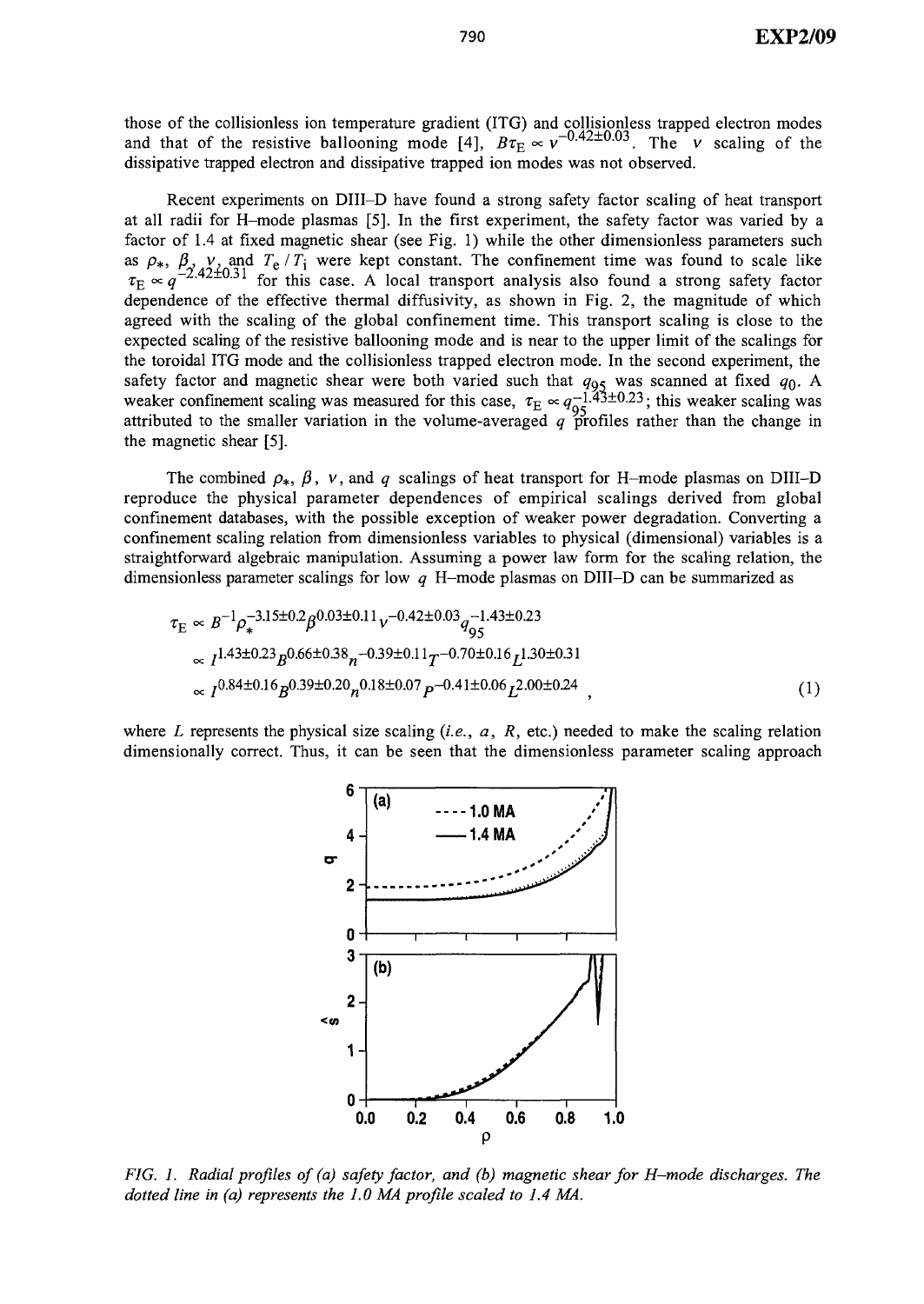

*FIG. 2. Ratio of effective thermal diffusivities for H-mode discharges with fixed magnetic shear. The lined shading indicates the standard deviation of the random error.*

yields a definitive prediction for the size scaling of confinement from single machine experiments. For comparison, the confinement time derived from a dataset of H-mode plasmas on DIII-D and JET is [6,7]

$$
\tau \propto I^{0.9} B^{0.3} n^{0.2} P^{-0.5} L^{1.5} \tag{2}
$$

Comparing Eqs. (1) and (2) finds that the physical parameter scalings derived from DIII-D similarity experiments agree with those derived from a regression analysis of multi-machine confinement databases to the  $2\sigma$  level. Another interesting comparison can be made using a confinement scaling for ELM-free H-mode plasmas that is nearly dimensionally correct [8],

$$
\tau_{\text{ITER-93H}} = 0.036 I^{1.06} B^{0.32} n_{19}^{0.17} P^{-0.67} R^{1.9} a^{-0.11} A^{0.41} \kappa^{0.66} \tag{3}
$$

A comparison of Eqs. (1) and (3) finds that the *B*, *n*, and size scalings agree to within  $1\sigma$ , while the difference in the  $I$  scalings is only a little larger. The main discrepancy is in the power scaling, where the DIII-D experiments find a weaker power degradation than ITER-93H (owing partially to the weaker beta scaling), leading to a more optimistic projection for H-mode confinement on larger machines [9].

# 3. L-MODE PLASMAS

The dependences of heat transport with  $\rho_{*}$ ,  $\beta$ , and v also have been measured for L-mode plasmas on DIII-D. The  $\rho_*$  scalings of the electron and ion heat transport were measured separately [10], with the electron diffusivity scaling gyro-Bohm-like,  $\chi_e \propto \chi_B \rho_{\star}^{1.1\pm0.3}$ , and the ion diffusivity scaling worse than Bohm-like,  $\chi_i \propto \chi_B \rho_e^{-0.5\pm0.3}$ . Here,  $\chi_B = T / eB$  is the Bohm diffusion coefficient. The scaling of the global confinement time could vary from gyro-Bohmlike to Bohm-like depending upon whether the electrons or ions dominated the heat transport. The beta scaling of energy confinement was close to zero,  $B\tau_E \propto \beta^{-0.03 \pm 0.19}$ , with the electron and ion thermal diffusivities having the same scaling to within the experimental errors [3]. The scaling of energy confinement with collisionality in the banana regime was also close to zero,<br> $B\tau_E \propto v^{0.02 \pm 0.03}$ , with the electron and ion heat transport again having the same scaling to within the experimental uncertainties [4].